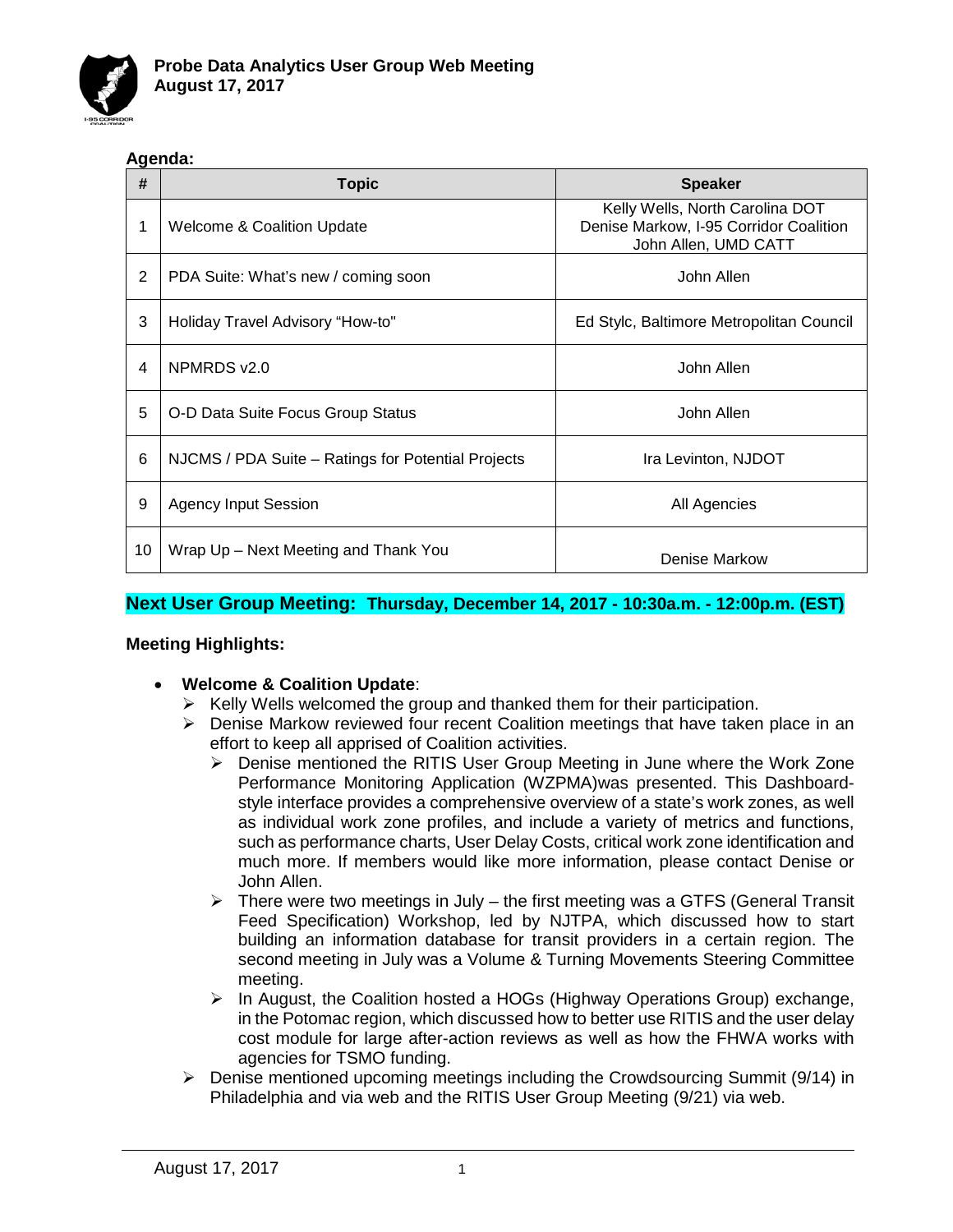

- $\triangleright$  She reminded everyone that the PDA Suite User Group meetings will now meet once every four months.
- $\triangleright$  Denise Markow asked participants to share the information about the meetings to others in their agency that may benefit and to contact her if others from the member agencies should be added to the invitation lists.
- Volume & Turning Movements (VTM) Project Status Denise provided an update on the VTM project which is a research effort to determine the possibility of using probe data to develop ubiquitous traffic volumes where sensors are not available. She reviewed the project activities to date noting that the project team has completed preliminary analyses (in Maryland and Colorado) and is are planning to move forward with more hardcore analysis using Rhode Island and Florida data. Calibration data is being fulfilled by the FHWA TMAS data set and the validation methodology is being addressed by Shawn Turner (TTI). She noted that overall, preliminary results have been very promising and the project team will be moving forward with more detailed analyses.
- $\triangleright$  John Allen reviewed the action items from the last PDA Suite User group meeting. In regards to the FDOT Pilot project for the O-D data analytics tools – John and Kim Samson discussed a few potentials and are continuing to look into this. PennDOT had requested automation features for the dashboard, and a meeting is now being scheduled to discuss adding these features. Agencies were requested to forward PDA Suite-generated Travel Advisory Notices for distribution to the group; no notices were received however, Ed Stylc (BMC) is making a presentation on preparing travel advisories during this meeting.
- **PDA Suite: What's new / coming soon –** John Allen discussed new features that have recently been added to the PDA Suite and or will soon be available. Below is an overview of those features
	- $\triangleright$  There are now customizable image export functions for the performance charts. This was paid for by PennDOT. John provided screenshots of the feature and discussed how customizations can be made.
	- $\triangleright$  There is also a new set of metrics and feature with the Bottleneck Ranking tool. The new metrics give agencies more latitude in determining what aspects of a bottleneck are most important. There are also two external tool links - to Performance Charts and User Delay Costs - that will generate performance charts and delay cost reports for a selected bottleneck.
	- $\triangleright$  MAP-21 Dashboard widgets have been updated to their final ruling. However, the annual hours of peak hour excessive delay per capita is still being worked on and should be deployed in the next few months.
	- $\triangleright$  In regards to performance summaries, on the query page, it will soon be possible to create a visualization for each direction of travel, or combine directions into a single visualization.
	- $\triangleright$  The "add another time range" button will be moved from the results page to the query page so multiple times ranges can be chosen directly from the query screen. This allows the results page to expand and become easier to read, with better organization.
	- $\triangleright$  Map controls were expected to be deployed on August 18<sup>th</sup> for TMC and Geography selection making it possible to choose an area directly from the map rather than using a drop down. This feature will make building TMC sets much easier.
	- $\triangleright$  A Phase 1 release of the O-D Data Suite is currently scheduled to be deployed in the fourth quarter (2017).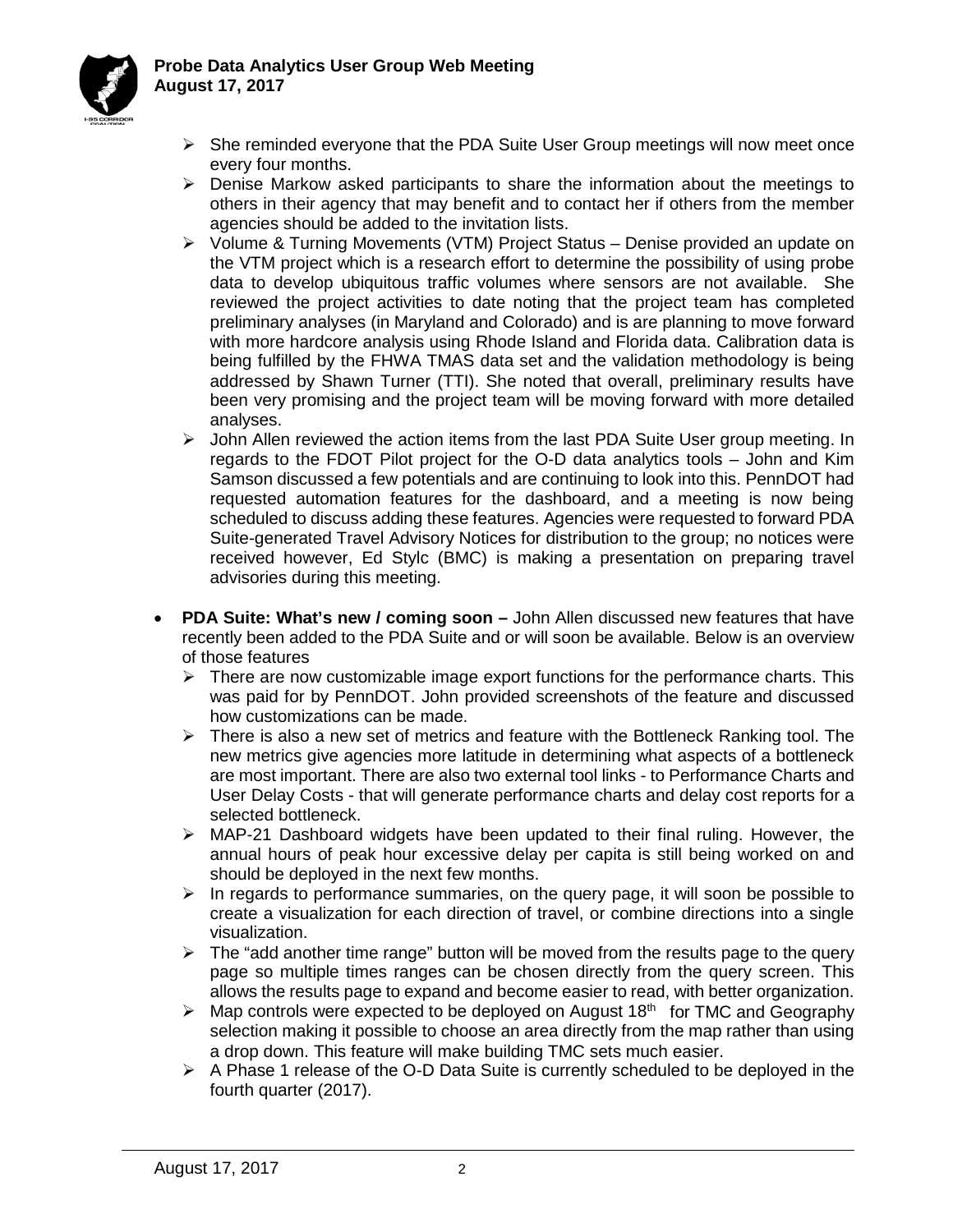

- $\triangleright$  Work continues on removing the dependence on Flash for the tools as Adobe is ending Flash support by the end of 2020.
	- $\triangleright$  Updates to Hadoop (backend architecture) are continuing to occur in order to meet user needs. The overload issues that some users were experiencing at the beginning of each month have now been resolved.
- $\triangleright$  The deploy summary table for the second quarter has been updated and can be found under the "New Features" tab at:<http://i95coalition.org/projects/probe-data-analytics/>
	- o Note: Since the CATT Lab deploys many minor, moderate and major features, functions and bug fixes every quarter, the Deploy Summary Table only includes those deploys most important for users.
- **Spotlight Presentation: Holiday Travel Advisory "How-To" –** Ed Stylc (Baltimore Metropolitan Council) discussed how he creates holiday travel advisories using his plans for the upcoming Labor Day weekend.
	- $\triangleright$  During the summer holidays, the focus of the effort is the Chesapeake Bay Bridge, I-97, and US-50 towards the Maryland beaches.
	- Ed contacts the Maryland Transportation Authority (MdTA) and AAA Mid Atlantic for traffic volume estimates, gas price information, and travel time tips. He then utilizes the PDA Suite to provide examples to support the data and recommended travel times over the holiday weekend.
	- $\triangleright$  VPP Suite tools used include the congestion scan and trend map which are useful visuals that can be easily understood by travelers.
	- $\triangleright$  BMC typically selects a five-day period for analysis. Ed noted that he uses saved queries from the previous year to begin. Using the congestion scan app, the five individual dates can be chosen and run at the same time. He checks the results from each of the data sources available to this agency in the PDA Suite.
	- $\triangleright$  Ed was able to verify MdTA's suggested travel times using his own analysis.
	- $\triangleright$  Ed creates an animated trend map for the entire MPO region for all five days, and includes a user interactive map for their website. When using the animated trend map, he is able to create an embedded code link which he tests using other websites such as "HTML and Script Code Tester."
	- The "My History" and "Saved TMC Set" features within the PDA Suite allow for easy reproduction of holiday advisories without duplication of efforts.
	- $\triangleright$  BMC has used social media as a way to provide their information to the public and have since had the "Baltimore Sun" reach out to them three times for interviews.
	- $\triangleright$  Ed provided a schedule for developing and disseminating travel advisory messages. He recommends beginning the process four weeks before the holiday and posting an advisory on the Monday before the holiday weekend.
	- $\triangleright$  John Allen added that some agency's traffic operations folks use dashboard widgets successfully to monitor ongoing traffic conditions during special events. They start by building a TMC set for the area, and then by creating two widgets on the dashboard – one for travel time and speed and the other for bottlenecks are better able to react to changing conditions (congestion, incidents, etc.), since the widget metrics and differentials are updated every minute.
	- $\triangleright$  Greg Jordan (UMD CATT Lab) asked if the forecast is revised based on the weather – Ed takes weather updates into consideration and confirms that anomalies in weather are not included when looking at previous years.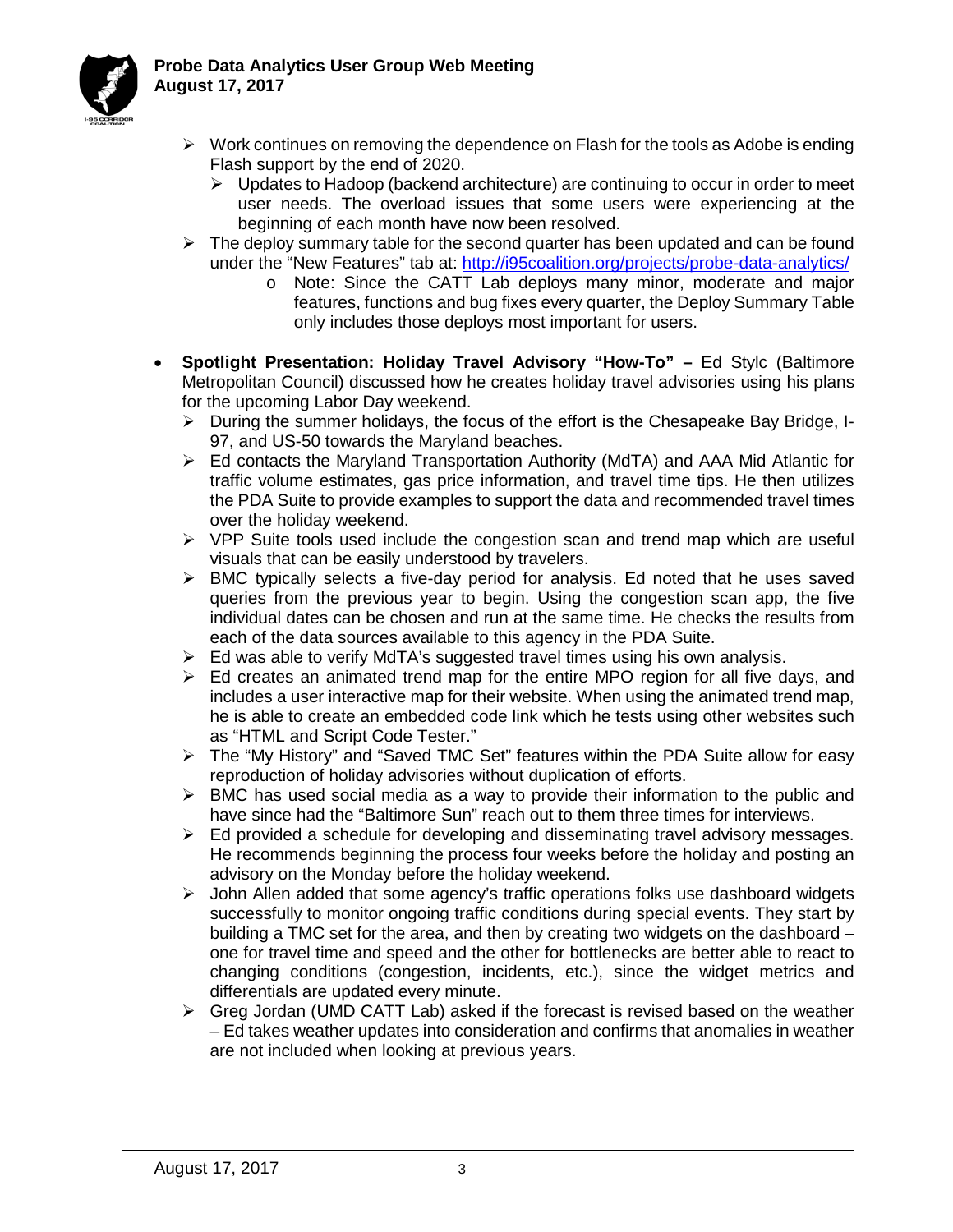

• **NPMRDS v2.0 –** John Allen provided a brief update

 $\triangleright$  A comprehensive webcast, provided by FHWA in July, may be found here: [https://connectdot.connectsolutions.com/p13dy8kw6mr/?launcher=false&fcsContent=tru](https://connectdot.connectsolutions.com/p13dy8kw6mr/?launcher=false&fcsContent=true&pbMode=normal) [e&pbMode=normal](https://connectdot.connectsolutions.com/p13dy8kw6mr/?launcher=false&fcsContent=true&pbMode=normal)

- $\triangleright$  A list was provided containing various weblinks to resources that may be helpful in using NPMRDS v2.0 such as a quick start guide, FAQs, etc.
- $\triangleright$  Steve Gault (PennDOT) questioned if other states have run into issues with the click thru agreement for access to NPMRDS. Agencies with questions were encouraged to contact the NPMRDS helpdesk support: [npmrds@ritis.org.](mailto:npmrds@ritis.org)
- **O-D Data Suite Focus Group Status –** John Allen briefly summarized the inaugural meeting that occurred in June and discussed the next steps for this group.
	- $\triangleright$  A meeting was held in June with various agencies to gather information in an effort to make this tool more useful and beneficial.
	- $\triangleright$  A key point of the meeting was the "case for using use cases" which is the CATT Lab's approach to developing tools, features, functions, and results.
	- $\triangleright$  Prior to the meeting, a questionnaire was sent out to determine specific needs and wants from the agencies. This was discussed during the meeting.
	- $\triangleright$  A series of user interface design mock-ups were discussed to determine if they met the agencies' needs.
	- $\triangleright$  Finally, agency input was used to review conceptual sketches.
	- $\triangleright$  Overall, the meeting was useful in better understanding the agencies' vision and priorities to make the tools as beneficial as possible.
	- $\triangleright$  The next steps for the focus group were to summarize the meeting discussion and submit it to the group for review. The CATT Lab will then consider suggestions to help refine the features, functions, and results page on the website. Additional insight to prioritize future tool development and deploy will be used. All of this information will be available on the I-95 CC website.
	- **POST MEETING NOTE: The presentation and minutes from this meeting are currently available on the PDA page of the Coalition website [\(http://i95coalition.org/projects/probe-data-analytics/\)](http://i95coalition.org/projects/probe-data-analytics/).**
- **Spotlight Presentation: NJCMS / PDA Suite – Ratings for Potential Projects -** Ira Levinton (New Jersey DOT) how the PDA Suite results are being used in NJDOT's rating of potential projects (NJCMS).
	- $\triangleright$  NJDOT Project Management requested for a rating of about 50 Congestion Reliefrelated projects t to help determine which projects should be funded for the next 5 to 10 years. Traditionally, projects were rated using the New Jersey Congestion Management System (NJCMS-21).
	- $\triangleright$  NJCMS-21 contains data and congestion performance measures for all Interstate, US, and State routes in New Jersey. Input data includes traffic volumes, number of lanes, traffic signals and functional classification. Data analysis and output is based on a typical weekday – on a year basis. Output data includes Volume to Capacity (V/C) ratios and delays. Congestion priority scores are developed using V/C ratios, traffic volumes, and functional class. It is important to note that although New Jersey has a large amount of shore areas which causes an increase in traffic in the Summer, NJCMS does not have a summer model.
	- $\triangleright$  The project ratings were developed using NJCMS-21, and the PDA Suite. Congestion ratings for priority categories are broken into three groups: Highest (1), Next High (2), and Lower (3).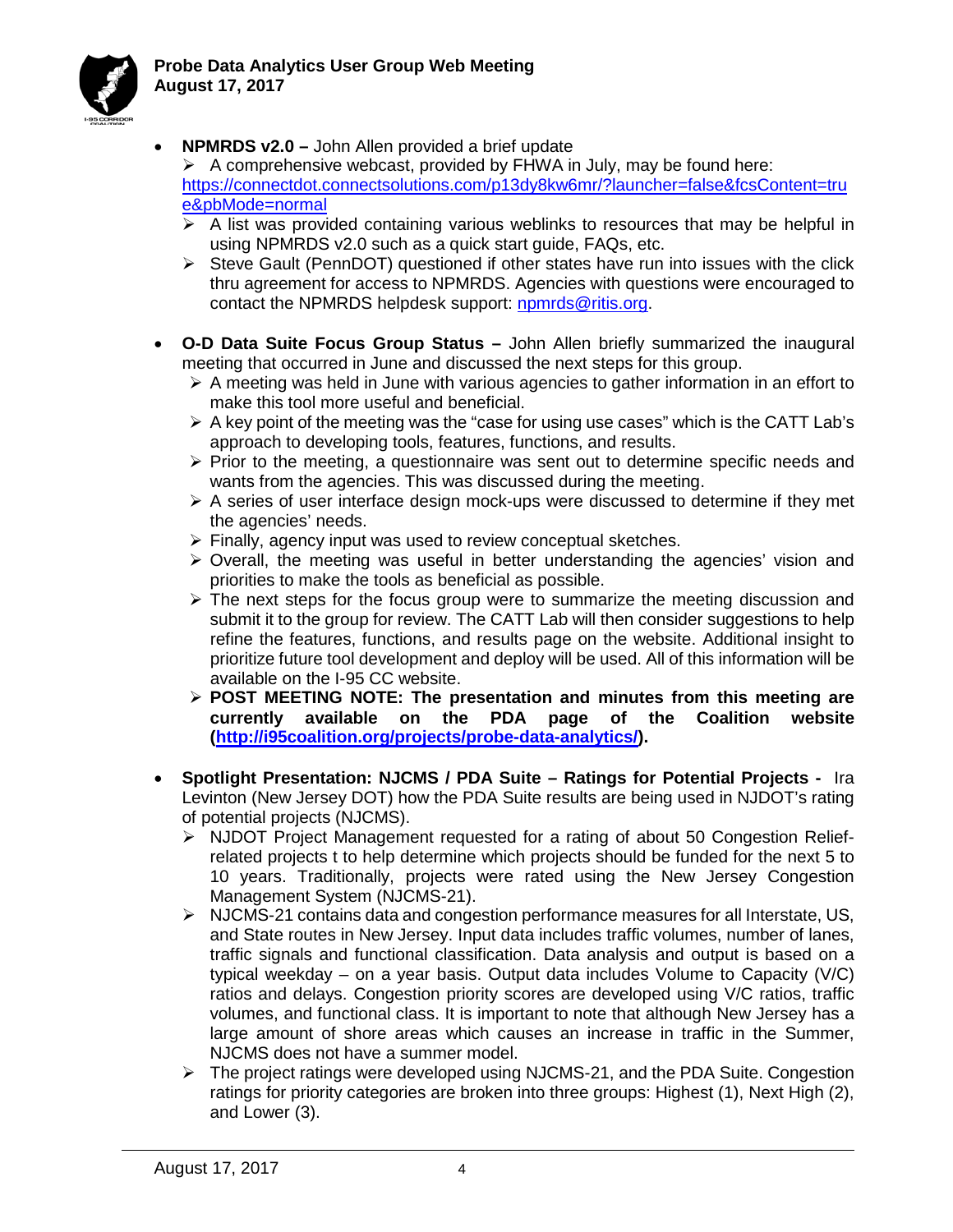### **Probe Data Analytics User Group Web Meeting August 17, 2017**



- $\triangleright$  Ira explained how NJCMS priority scores were developed using a combination of V/C ratios, ADTs and function class.
- $\triangleright$  Ira then discussed the use of the PDA Suite. NJDOT uses the congestion scan including the measures for speed, travel time index (TTI) and planning time index (PTI). The TTI for all of 2016 on weekdays combined is used for the congestion related project ratings. For the locations that have considerably more traffic in the summer, the Summer TTI for July and August combined was used.
- $\triangleright$  Ira explained that an algorithm was created for rating congestion related projects based on the NJCMS Priority Rating Score and the PDA TTI Score. It resulted in a scoring formula of NJCMS Score  $+ 10 \times (TTI - 1)$ .
- $\triangleright$  A scoring and rating scale was also created for these projects. Ranges were selected for scoring to allow 1/3 of the scores or more to result in the highest rating with logical breakpoints. If the TTI rating is higher than the total rating, then the TTI rating is used.
- $\triangleright$  Ira presented sample results which showed that a large percentage of projects have TTIs over 2.0 and receive the highest rating of "1" based on having the highest scores. The results were compared to a base scenario resulting from using the NJCMS priority score and the TTI for an average weekday. This showed that some projects have a higher rating because the TTI rating is higher than the CMS rating, or because locations with higher summer volumes have higher TTIs in the summer. In conclusion, PDA Suite and CMS provide different performance measures that can be used in conjunction with each other to rate projects. PDA includes TTI, PTI, and speeds while CMS includes V/C ratios and delays.
- $\triangleright$  There are several next steps to be taken. Project Management will review rating results from all project lists then work with Capital Program Development to decide what projects to fund for construction over the next several years which will then be placed in the Statewide Transportation Improvement Plan. PDA Congestion Scan TTIs will be run for before, during, and after construction conditions to determine the extent by which congestion is improved.
- $\triangleright$  Kelly Wells (NCDOT) asked if the list is of needs or a list of projects. Ira answered that it is a list of projects that are already circulating within the department. She followed up with asking if he ranks the greatest needs before he develops a list of projects. Ira answered that sometimes this is done but it is a separate process.
- $\triangleright$  Denise Markow (I-95 CC) asked if this separate process occurs after the needs analysis is done or if it is a concurrent path. Ira answered that there is a process to identify needs and develop problem statements and that some of it is involved in his overall process, but there are other inputs that do not come from within his group.
- $\triangleright$  Joanna Reagle (KMJ) asked when New Jersey began to include results from the PDA Suite and how receptive his superiors were about including it into the process. Ira answered that this was the first time they included the results into their process directly and the superiors were pushing to get the PDA Suite involved in the process. Sudhir Joshi (NJDOT) noted that they formalizing a process to include PDA scores in the Department's congestion relief process.
- $\triangleright$  John Allen suggested not only using the Suite for recurring congestion, but also using other tools such as the Event Query Tool in RITIS for the non-recurring congestion aspect, for a better understanding of "cause and effect.".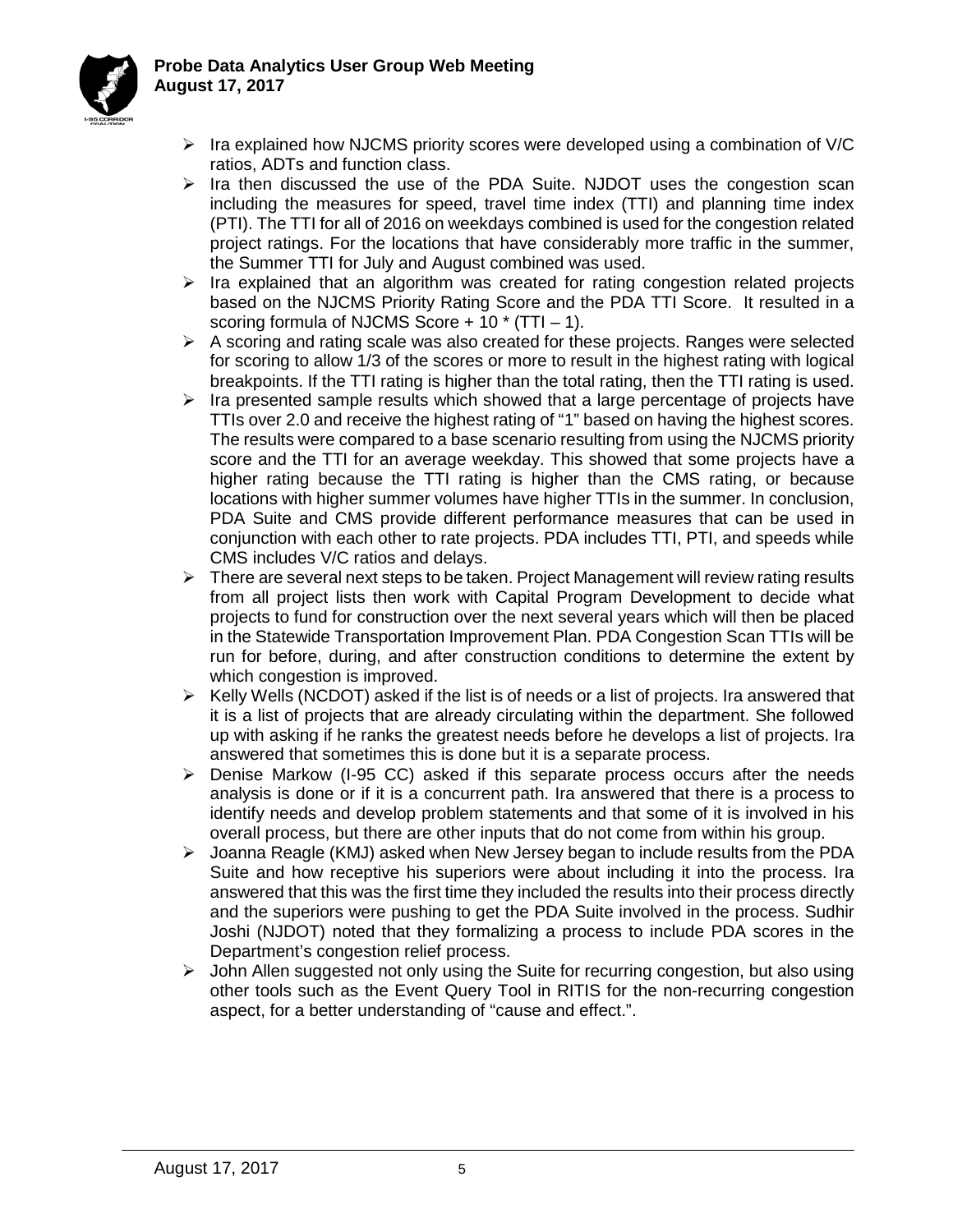

- $\triangleright$  Jesse Buerk (DVRPC) was asked if they have a similar process as a planning commission when it comes to their project prioritization. Jesse answered that they generally work with other DOTs who usually set the list of projects but they do have a benefit criteria analysis which is used as a screening tool for new projects to evaluate them on a variety of quantitative factors. In the future, DVRPC is looking to add more performance measures to their evaluation.
- $\triangleright$  Kelly Wells asked how to come up with a TTI at an intersection. Ira noted that they look at each approach, and the worst one would be used in the next step. She followed up by asking about how they identify actual bottleneck locations if the TTI is worse at a distance farther from the actual location. Ira noted that they tend to generalize it by using the highest TTI in the area.
- $\triangleright$  Sudhir followed up by noting that NJDOT manually studies a limited number of locations using the PDA Suite based on their initially identified need. John Allen noted that at NJDOT has a complete team that brings planning and operations together for project planning within and outside of the agency. This group helps to prioritize the projects among all of the partners. Also, NJDOT has a Management System Integration project which looks across all of the areas (pavement, congestion, bridge, etc.) to identify projects in a holistic manner.

### • **Agency Input Session**

- Ed Stylc asked if it would be possible to utilize the MPO boundaries in the MAP 21 widgets. John Allen answered that they have been discussing this and he will get back to Ed and the rest of the group with more information. Greg Jordan noted that the CATT Lab is looking to move up the priority of this request.
- Ram Venkatanarayana (VDOT) asked what is the base data for the OD Data Suite and whether it would automatically be available to agencies as a part of RITIS or whether it will need a separate license. John replied that the O-D dataset is separate and apart from probe data, and would need to be purchased separately from one of the data providers. It has not been decided yet whether agencies will have to pay a separate cost for the O-D Data Suite tools or if it will be a part of PDA Suite.
- Sudhir Joshi (NJDOT) asked if the TMC Selection Widget could be used to delete roadways. John answered that it is possible to create shapes to highlight areas then delete roadways individually within that shape.
- $\triangleright$  John then briefly reviewed the instant poll results from the previous meeting, and asked members to think about, and if possible follow-up with him on these questions:
	- In what areas would you like to see more presentations or "how-to's"?
	- **What are your suggestions for new video tutorials?**
	- What value are you getting from the Deploy Status table? What can we do to improve it?
	- Are the top three "use" areas Planning, Communication, Pjct. /Pgm. Development & Assessment - where you want User Group focus (spotlight presentations, demos, etc.)?
	- Or would you like more focus on TSMO/TIM and leveraging funding?
- **Wrap Up** Kelly Wells thanked the users for participating. She noted that the next Probe Data Analytics User Group meeting is scheduled for Thursday, December 14, 2017 (10:30am – 12:00pm) and it is planned to focus on Extreme Weather and After-Action Reporting.